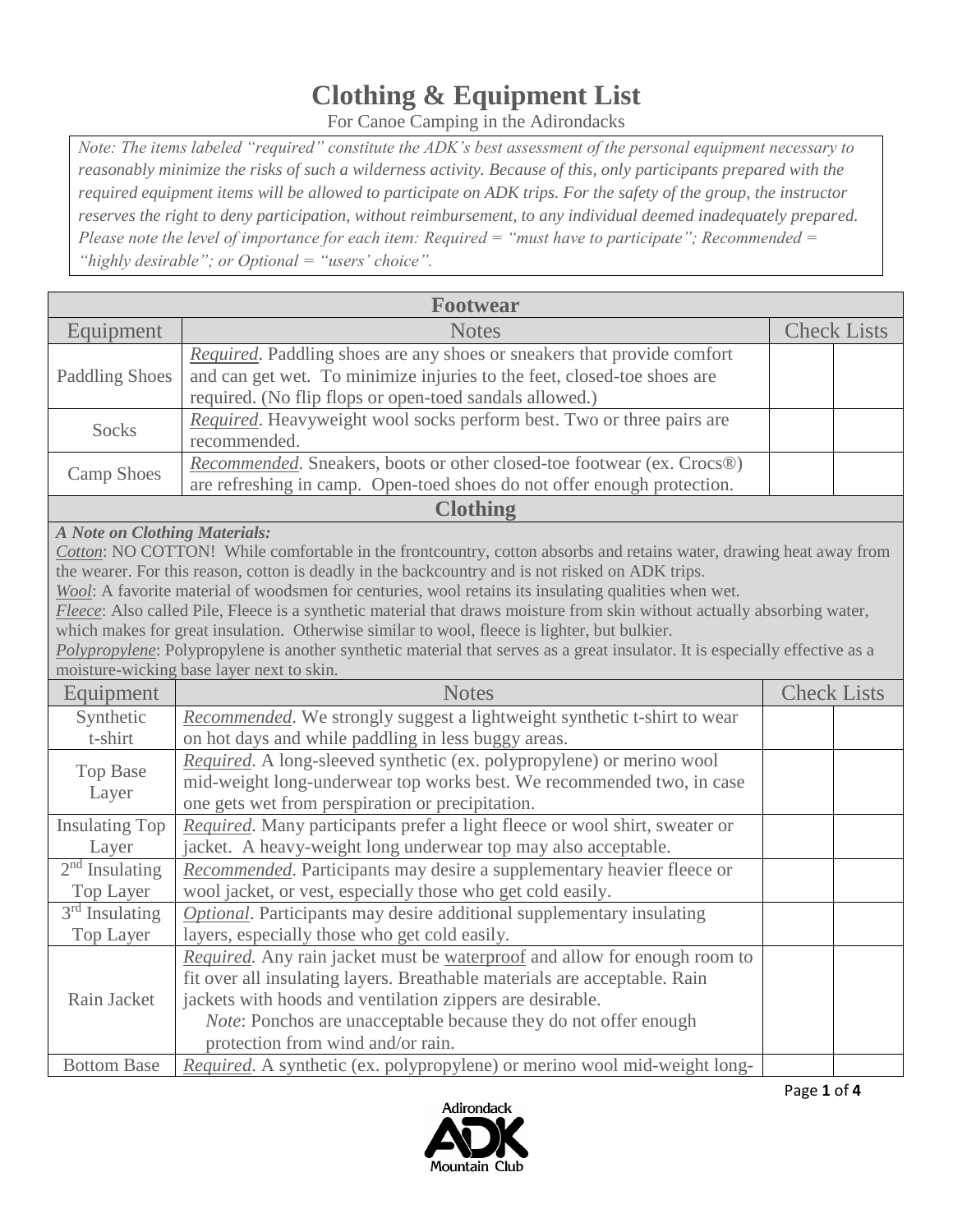| Layer                 | underwear bottom works best.                                                                                                                                                          |  |                    |
|-----------------------|---------------------------------------------------------------------------------------------------------------------------------------------------------------------------------------|--|--------------------|
| $2nd$ Insulating      | Optional. Fleece pants or heavier long-underwear might be used.                                                                                                                       |  |                    |
| <b>Bottom Layer</b>   |                                                                                                                                                                                       |  |                    |
|                       | Required. Durable, quick-drying synthetic pants are ideal. Zip-off pants                                                                                                              |  |                    |
| <b>Hiking Pants</b>   | allow for use as both pants and shorts, as well as for some ventilation.                                                                                                              |  |                    |
| <b>Nylon Shorts</b>   | Recommended. Durable, quick drying synthetic shorts are ideal.                                                                                                                        |  |                    |
| Swimsuit              | Optional. Nylon shorts (and a synthetic t-shirt) may double as swimwear.                                                                                                              |  |                    |
|                       | Required. Any rain pants must be waterproof and allow for enough room to                                                                                                              |  |                    |
| <b>Rain Pants</b>     | fit over all insulating layers. Breathable materials are acceptable.<br>Note: Full-length side zippers facilitate quick and easy layering that                                        |  |                    |
|                       | eliminates the annoyance of footwear removal.                                                                                                                                         |  |                    |
|                       | Recommended. Wide-brimmed hats or baseball caps protect the eyes and                                                                                                                  |  |                    |
| Sun Hat               | the face from the sun. Also, hats may protect the head from rain or insects.                                                                                                          |  |                    |
|                       | Recommended. Glasses offering 100% UV protection are recommended. A                                                                                                                   |  |                    |
| Sunglasses            | hard case is suggested, as with prescription glasses.                                                                                                                                 |  |                    |
| Winter Hat            | Optional. A fleece or wool hat provides warmth in rain or at night.                                                                                                                   |  |                    |
|                       | Optional. Lightweight glove liners can function as insulation, as well as                                                                                                             |  |                    |
| Glove liners          | protection against blisters and bugs.                                                                                                                                                 |  |                    |
|                       | <b>Sleeping Equipment</b>                                                                                                                                                             |  |                    |
| Equipment             | <b>Notes</b>                                                                                                                                                                          |  | <b>Check Lists</b> |
|                       | Required. Synthetic-filled bags will perform best in our conditions. Down                                                                                                             |  |                    |
|                       | bags lose all insulation when not kept dry, often an impossible task in our                                                                                                           |  |                    |
| <b>Sleeping Bag</b>   | conditions. Ratings of 30°F/-1°C or less are acceptable for trips in July                                                                                                             |  |                    |
|                       | and August. In other months, bags should be rated $20^{\circ}$ F/-7 $^{\circ}$ C or less.                                                                                             |  |                    |
|                       | Required. The sleeping pad insulates from the cold ground. Closed-cell                                                                                                                |  |                    |
| Sleeping Pad          | foam pads are acceptable as are compact self-inflating air pads (ex.                                                                                                                  |  |                    |
|                       | Therm-A-Rest®) but extra care must be taken to prevent rips and tears.                                                                                                                |  |                    |
| Compression           | Required. This sack serves to make the sleeping bag easier to pack. The                                                                                                               |  |                    |
| <b>Stuff Sack</b>     | sack should be lined with plastic bags to provide water resistance.                                                                                                                   |  |                    |
| Pillow                | Optional. Although extra clothing can always be used as a pillow, some                                                                                                                |  |                    |
|                       | paddlers prefer to carry a very small, compact pillow.                                                                                                                                |  |                    |
|                       | <b>Packing Equipment</b>                                                                                                                                                              |  | <b>Check Lists</b> |
|                       | <b>Notes</b><br>Equipment                                                                                                                                                             |  |                    |
|                       | Note: Personal gear can be packed in a backpack lined with plastic bags or in specially-designed dry bags.<br>Required. Packs should be spacious enough to hold all required personal |  |                    |
|                       | equipment as well as an equitable share of group gear. For our three-day                                                                                                              |  |                    |
|                       | trip, the minimum adequate volume is $65L / 4000$ in <sup>3</sup> . Participants should                                                                                               |  |                    |
| Backpack with         | allocate about $1/3$ to $\frac{1}{2}$ of the pack's volume to group gear.                                                                                                             |  |                    |
| <b>Waterproof Bag</b> | To keep belongings dry, line your pack with a heavy-duty garbage bag.                                                                                                                 |  |                    |
| Liners                | Trash compactor bags work well. Placing items in large sealable plastic                                                                                                               |  |                    |
|                       | bags (Ziploc®) or waterproof stuff sacks also works. In any case, extra                                                                                                               |  |                    |
|                       | bags should be packed.                                                                                                                                                                |  |                    |
|                       | *This equipment item is available for loan.                                                                                                                                           |  |                    |
| <b>OR</b>             |                                                                                                                                                                                       |  |                    |
| $_{\rm Dry~Bag(s)}$   | Required. Dry bags provide a more reliable method of water-proofing. A                                                                                                                |  |                    |

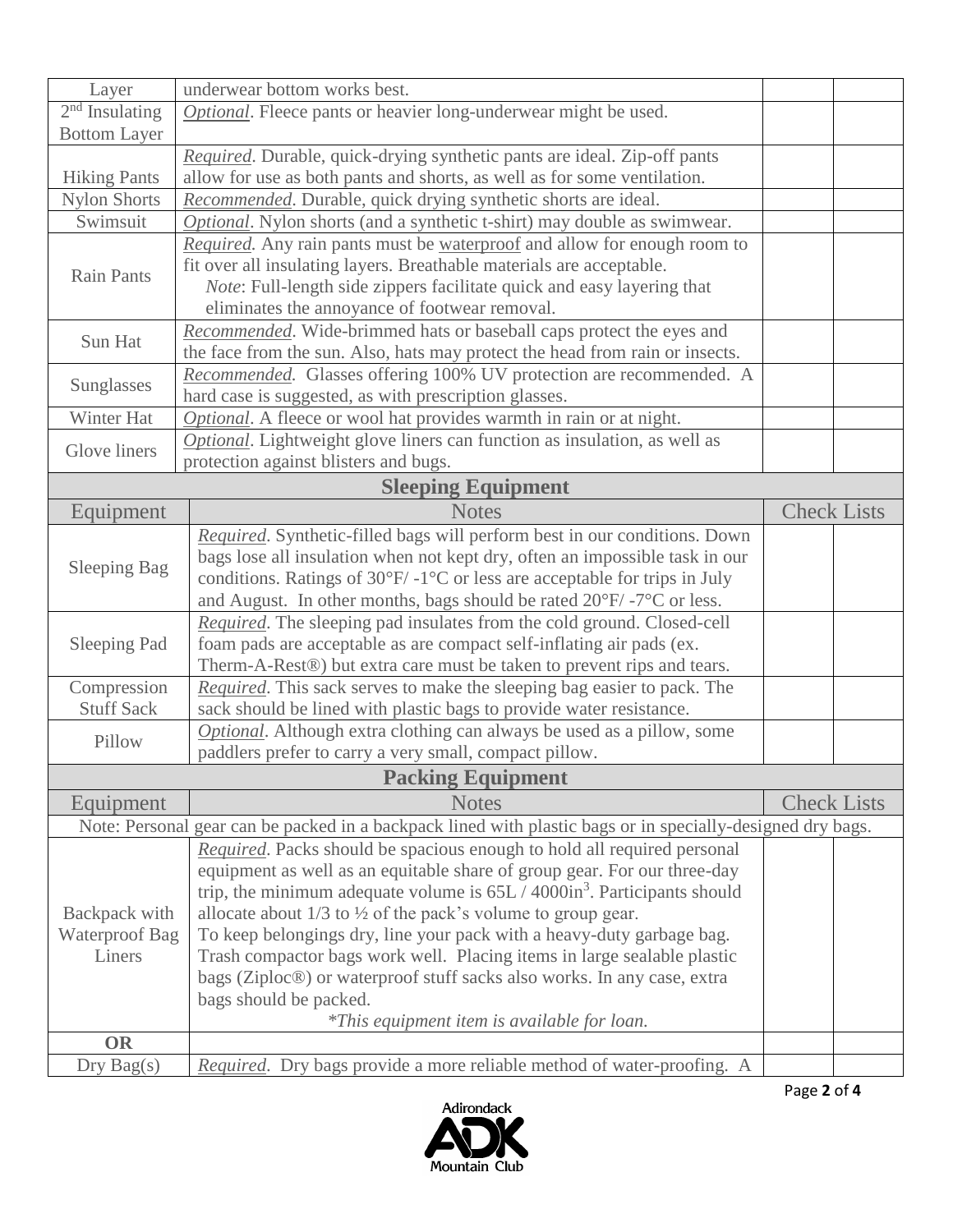|                                     | large "backpack-size" (see above) dry bag with shoulder straps is ideal.                                                                                                                                                                                                                                                                                  |  |                    |
|-------------------------------------|-----------------------------------------------------------------------------------------------------------------------------------------------------------------------------------------------------------------------------------------------------------------------------------------------------------------------------------------------------------|--|--------------------|
|                                     |                                                                                                                                                                                                                                                                                                                                                           |  |                    |
| Storage Bag for<br>Clothing         | Recommended. Use small, lightweight zip-style duffle bags or stuff sacks<br>to organize personal clothing items within the pack. Nylon stuff sacks<br>with compression straps that minimize space work very well.                                                                                                                                         |  |                    |
| Day Pack or<br><b>Small Dry Bag</b> | Optional. Some participants also like to carry a smaller pack or bag to<br>keep certain items handy while in the boat (i.e., snacks, raingear, camera,<br>etc.). This prevents exposing the contents of the main pack (which<br>includes your clothing and sleeping bag) to accidental water infiltration.                                                |  |                    |
|                                     | <b>Other Gear</b>                                                                                                                                                                                                                                                                                                                                         |  |                    |
| Equipment                           | <b>Notes</b>                                                                                                                                                                                                                                                                                                                                              |  | <b>Check Lists</b> |
| <b>Water Storage</b>                | Required. Two 1-liter plastic water bottles work well. Many participants<br>also use bladder-bag systems (ex. Camelbak®) but at least one actual<br>bottle should be taken in case the bag rips or leaks.                                                                                                                                                 |  |                    |
| <b>Eating Gear</b>                  | Required. A small tupperware-style bowl with a lid facilitates easy<br>cleaning and leftover storage. A spork will suffice; separate spoons,<br>forks, knives, cups are optional. Bring a mug if you drink coffee or tea.                                                                                                                                 |  |                    |
| Flashlight                          | Required. Headlamps are lightweight and very functional.<br>Note: No light is reliable without either a backup flashlight or extra<br>batteries and an extra bulb.                                                                                                                                                                                        |  |                    |
| Personal<br>Toiletries              | Required. Due to limited space in packs and bear canisters, toiletries<br>should be kept to a minimum. Sample-sizes are preferable. Bring only<br>essentials: i.e., toothbrush, toothpaste, lip balm, tampons, hand sanitizer,<br>toilet paper, and medications.<br>Note: Fragrant substances are insect and animal attractants and<br>should be avoided. |  |                    |
| Whistle                             | Required. Three blows on a whistle is an effective rescue call.                                                                                                                                                                                                                                                                                           |  |                    |
| Lighter/Matches                     | Recommended. In a waterproof container. Lighters or matches are used to<br>light stoves and fires. ADK will bring an adequate supply for the group,<br>but as a rule, firestarting equipment is essential for every outing.                                                                                                                               |  |                    |
| Navigation<br>Equipment             | Recommended. The ADK provides the necessary navigation gear, but<br>participants may opt to bring their personal map, compass, and/or<br>guidebook. As a rule, map & compass should always be carried.                                                                                                                                                    |  |                    |
| Pocket Knife                        | Recommended. Small blades may be useful.                                                                                                                                                                                                                                                                                                                  |  |                    |
| Emergency<br><b>Space Blanket</b>   | Recommended. Lightweight space blankets provide protection in an<br>emergency and are highly recommended.                                                                                                                                                                                                                                                 |  |                    |
| Nylon cord                          | Recommended. Parachute-cord is lightweight and has many uses, such as<br>tying down tents and flies. A 50' length is sufficient.                                                                                                                                                                                                                          |  |                    |
| <b>Lashing Straps</b>               | Recommended. Lash straps made from nylon webbing allow items to be<br>fastened to the boat for transportation.                                                                                                                                                                                                                                            |  |                    |
| First-Aid Kit                       | Optional. ADK will provide a first aid kit for the group, but participants<br>may opt to bring a small personal kit. As a rule, a first aid kit should<br>always be carried by someone in your group.                                                                                                                                                     |  |                    |
| <b>Insect Repellent</b>             | Optional. In the buggier months of June and July, or in wetter areas,<br>repellent can reduce the stress of insects; only a small bottle is needed.                                                                                                                                                                                                       |  |                    |